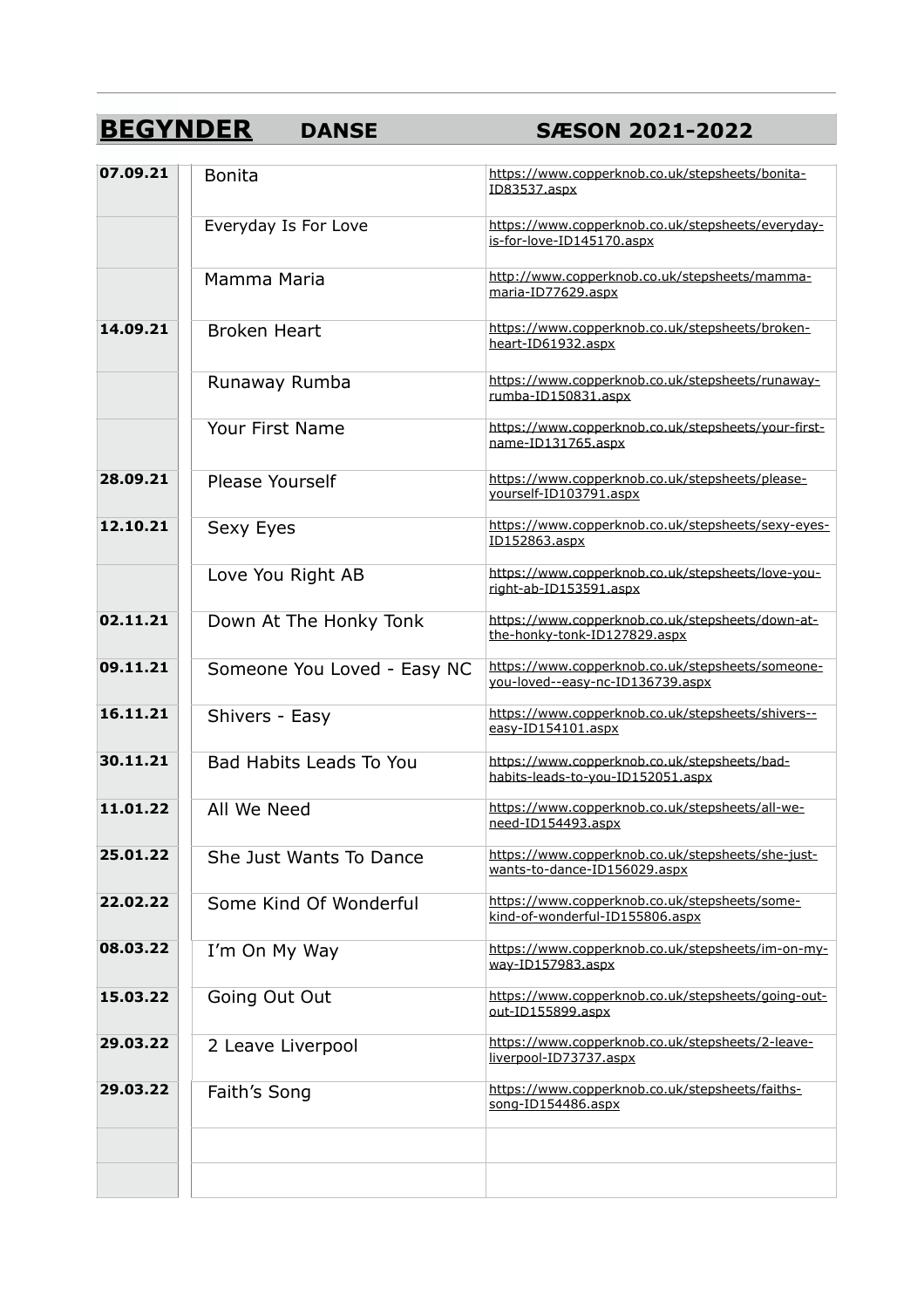### **LET ØVET** DANSE SÆSON 2021-2022

| 07.09.21<br>REP. | <b>Breaking Me</b>         | https://www.copperknob.co.uk/stepsheets/breaking-<br>me-fr-ID140892.aspx           |
|------------------|----------------------------|------------------------------------------------------------------------------------|
| REP.             | Playboys                   | https://www.copperknob.co.uk/stepsheets/playboys-<br>ID135379.aspx                 |
|                  | What A Song Can Do         | https://www.copperknob.co.uk/stepsheets/what-a-<br>song-can-do-ID152195.aspx       |
| 14.09.21<br>REP. | Alter Ego                  | https://www.copperknob.co.uk/stepsheets/alter-ego-<br>ID143892.aspx                |
| REP.             | Adalaida                   | https://www.copperknob.co.uk/stepsheets/adalaida-<br>ID137204.aspx                 |
| REP.             | Vaya Con Dios (My Darling) | https://www.copperknob.co.uk/stepsheets/vaya-con-<br>dios-my-darling-ID143637.aspx |
|                  | My Bestie                  | https://www.copperknob.co.uk/stepsheets/my-bestie-<br>ID151204.aspx                |
| 21.09.21<br>REP. | Simple As Can Be           | https://www.copperknob.co.uk/stepsheets/simple-as-<br>can-be-ID125990.aspx         |
| 28.09.21         | A Little Light On          | https://www.copperknob.co.uk/stepsheets/a-little-<br>light-on-ID151844.aspx        |
| 02.11.21         | Without A Prayer           | https://www.copperknob.co.uk/stepsheets/without-a-<br>prayer-ID148519.aspx         |
| 16.11.21         | <b>She Cares</b>           | https://www.copperknob.co.uk/stepsheets/she-cares-<br>ID151655.aspx                |
| 23.11.21         | A Crying Shame             | https://www.copperknob.co.uk/stepsheets/a-crying-<br>shame-ID152302.aspx           |
| 30.11.21         | Afire With Desire          | https://www.copperknob.co.uk/stepsheets/afire-with-<br>desire-ID151256.aspx        |
| 11.01.22         | Cantare                    | https://www.copperknob.co.uk/stepsheets/cantare-<br>ID140725.aspx                  |
| 25.01.22         | Cold Heart                 | https://www.copperknob.co.uk/stepsheets/cold-heart-<br>ID153703.aspx               |
| 08.02.22         | 45 Degrees                 | https://www.copperknob.co.uk/stepsheets/45-de-<br>grees-ID155223.aspx              |
| 22.02.22         | <b>Gives Me Shivers</b>    | https://www.copperknob.co.uk/stepsheets/gives-me-<br>shivers-ID154517.aspx         |
|                  | Corn                       | https://www.copperknob.co.uk/stepsheets/corn-<br>ID152793.aspx                     |
| 01.03.22         | Dance Without A Partner    | https://www.copperknob.co.uk/stepsheets/dance-<br>without-a-partner-ID155900.aspx  |
| 15.03.22         | Most People                | https://www.copperknob.co.uk/stepsheets/most-peo-<br>ple-ID158688.aspx             |
| 29.03.22         | Sweet Ireland              | https://www.copperknob.co.uk/stepsheets/sweet-ire-<br>land-ID158802.aspx           |
|                  |                            |                                                                                    |
|                  |                            |                                                                                    |